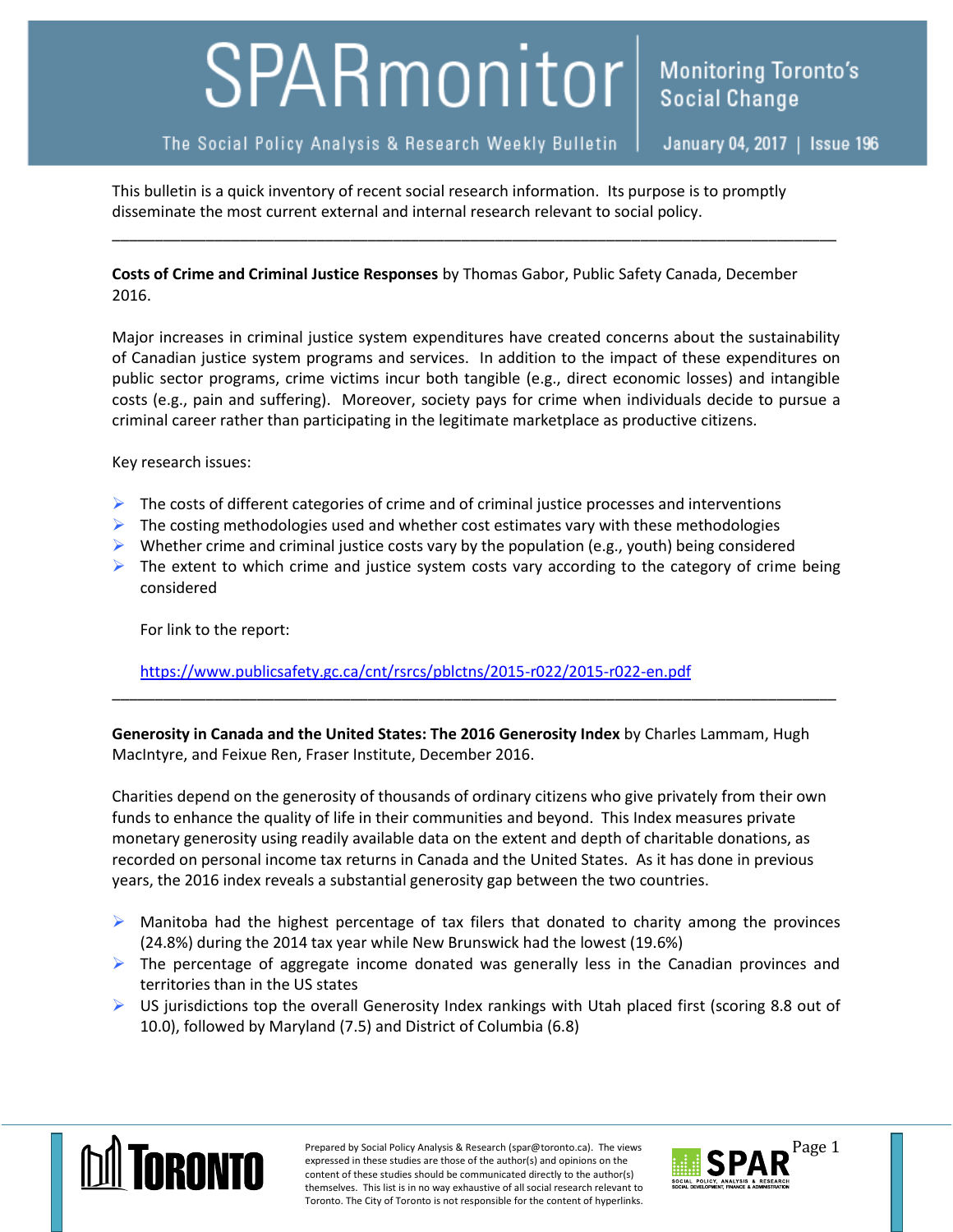For link to the publication:

## [https://www.fraserinstitute.org/sites/default/files/generosity-in-canada-and-the-united-states-the-](https://www.fraserinstitute.org/sites/default/files/generosity-in-canada-and-the-united-states-the-2016-generosity-index.pdf)[2016-generosity-index.pdf](https://www.fraserinstitute.org/sites/default/files/generosity-in-canada-and-the-united-states-the-2016-generosity-index.pdf)

**Business Tax Burdens in Canada's Major Cities: The 2016 Report Card** by Adam Found and Peter Tomlinson, C.D. Howe Institute, December 2016.

\_\_\_\_\_\_\_\_\_\_\_\_\_\_\_\_\_\_\_\_\_\_\_\_\_\_\_\_\_\_\_\_\_\_\_\_\_\_\_\_\_\_\_\_\_\_\_\_\_\_\_\_\_\_\_\_\_\_\_\_\_\_\_\_\_\_\_\_\_\_\_\_\_\_\_\_\_\_\_\_\_\_\_\_\_

Many governments across Canada have made it a policy priority to reduce the marginal effective tax rate (METR) on new business investment. The METR, after all, can make or break a decision to invest, since it measures the tax burden on each new dollar of investment. Provincial capital markets are small relative to the worldwide market, so if the cost of investing in a particular Canadian jurisdiction is higher than the cost of investing elsewhere, that jurisdiction's stock of capital will be smaller than it otherwise would be.

- $\triangleright$  Calgary and Saskatoon have the lowest tax burdens, while Toronto and Vancouver are in the middle of the pack
- $\triangleright$  Business property taxes and land transfer taxes still represent about two-thirds of the total tax wedge on investment in Canada
- $\triangleright$  Bringing these taxes into the mix, the overall highest tax burdens are in Saint John, Charlottetown and Montreal

For link to the report:

[https://www.cdhowe.org/sites/default/files/attachments/research\\_papers/mixed/E-brief\\_251.pdf](https://www.cdhowe.org/sites/default/files/attachments/research_papers/mixed/E-brief_251.pdf)

**Indigenous Peoples, Canada and the Possibility of Reconciliation** by David Newhouse, Institute for Research on Public Policy, November 2016.

\_\_\_\_\_\_\_\_\_\_\_\_\_\_\_\_\_\_\_\_\_\_\_\_\_\_\_\_\_\_\_\_\_\_\_\_\_\_\_\_\_\_\_\_\_\_\_\_\_\_\_\_\_\_\_\_\_\_\_\_\_\_\_\_\_\_\_\_\_\_\_\_\_\_\_\_\_\_\_\_\_\_\_\_\_

Canada has moved into a new era that has the potential to transform its relationship with Indigenous peoples. Reconciliation is now a Canadian political project that is moving from words to action. It has taken almost two decades — from the 1998 Statement of Reconciliation, to the 2008 Statement of Apology for Indian Residential Schools, to the December 2015 release of the report of the Truth and Reconciliation Commission (TRC) — for this project to become an important part of the Canadian public policy landscape.

The five priorities are:

- $\blacktriangleright$  Launch a national public inquiry into missing and murdered Indigenous women
- $\triangleright$  Make significant investments in First Nations education
- $\triangleright$  Lift the 2 percent cap on funding for First Nations programs
- $\triangleright$  Implement all 94 recommendations of the Truth and Reconciliation Commission
- $\triangleright$  Repeal all legislation unilaterally imposed on Indigenous peoples by the previous government



Prepared by Social Policy Analysis & Research (spar@toronto.ca). The views Page 2 expressed in these studies are those of the author(s) and opinions on the content of these studies should be communicated directly to the author(s) themselves. This list is in no way exhaustive of all social research relevant to Toronto. The City of Toronto is not responsible for the content of hyperlinks.